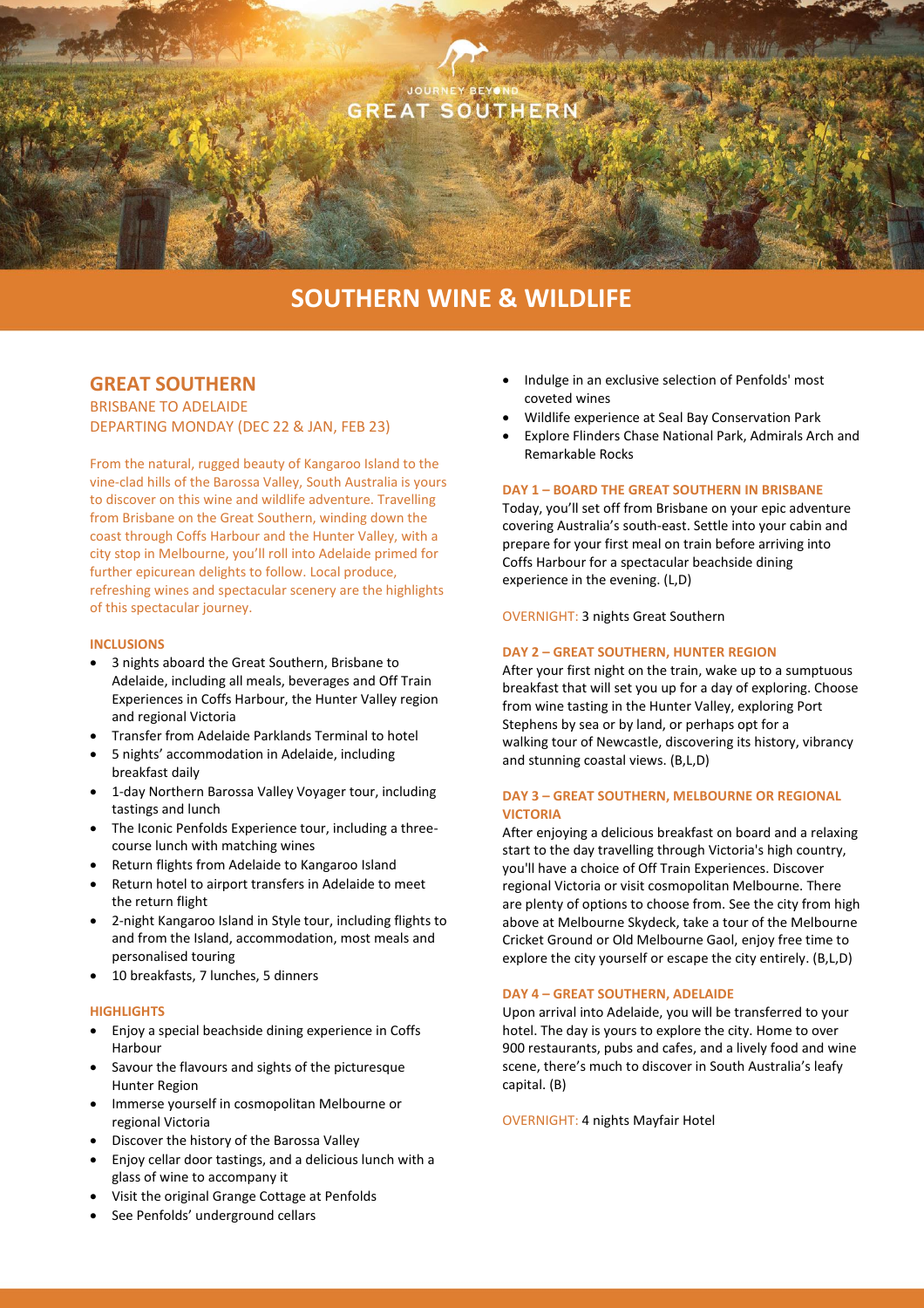

# **SOUTHERN WINE & WILDLIFE**

#### **DAY 5 – BAROSSA VALLEY**

Today, your boutique wine and food touring continues, with a visit to the historic Northern Barossa, with its 80 cellar doors. Enjoy running commentary from your driver as you make your way towards the fabulous Barossa Valley region and prepare to visit one of the oldest vineyards in the world, where Shiraz vines were planted in 1843. Throughout the day, you will be guided through some of the best wines South Australia has to offer. Whether you prefer red or white, there will be something to tantalise and delight, with tastings at three wineries and a delicious lunch, with an accompanying glass of wine. (B,L)

#### **DAY 6 – PENFOLDS MAGILL ESTATE**

As far as gourmet experiences go, you are about to indulge in one of Australia's best. The legendary Penfolds Magill Estate, where some of the world's great wines are produced, is your venue for an epicurean adventure you'll never forget.

Make your way from the hotel to Penfolds Magill Estate by your own arrangements, ready to enjoy tastings, including Grange, in the Estate's private rooms, before heading to the Magill Estate Cellar Door for a sumptuous lunch. (B,L)

#### **DAY 7 – LEISURE DAY**

Explore more of Adelaide at your leisure. If you'd like to get to the source of that gourmet experience by visiting another wine-growing region, McLaren Vale is the perfect option. (B)

#### *WE RECOMMEND:*

**McLaren Vale Winery Experience - \$210 per person** This tour to McLaren Vale along the beautiful Fleurieu Peninsula includes four cellar door experiences and a delicious restaurant lunch. The region is best known for its Shiraz, but expert vignerons will explain why Grenache, Cabernet Sauvignon and Chardonnay grapes also thrive in this unique microclimate.

# **DAY 8 – ADELAIDE TO KANGAROO ISLAND**

**Please note: Day 8 and 9 may be interchanged.**

Depart from Adelaide Airport for your flight to magical Kangaroo Island, where you will be met by your guide. Then, begin your two days on the island enjoying the 'Island Life' tour. Island Life provides a taste of the way of life in this bucolic spot, where things take time, drivers' wave as they go by and passers-by stop for a chat. Have a cuppa with some home-made treats before taking a walk down a country track through towering Eucalyptus trees, where koalas snooze overhead or chew languidly on leaves. Listen for the sounds of the bush – brightly coloured honeyeaters and brilliant parrots, cicadas or perhaps just the sound of silence. You'll travel through the island's most productive countryside to the north coast and walk through the bush with your guide, learning what makes that noise and whose tracks those are. Watch for small wallabies, a kangaroo found only on Kangaroo Island, and a variety of other birds, plants and animals.

Lunch is at a private bush camp, where you'll enjoy a delicious meal featuring King George Whiting – a local sea fish, fresh salads and fine South Australian wines. At Seal Bay Conservation Park, take a private tour with your guide among Australian sea lions on a beautiful sandy beach. Watch pups nursing or playing in the surf and old bulls bearing the scars of territorial disputes and learn about their unique breeding biology.

After a day of touring, you will return to your accommodation, with dinner included at your hotel. (B,L,D)

OVERNIGHT: 2 nights Mercure Kangaroo Island Lodge

#### **DAY 9 – KANGAROO ISLAND**

Begin the day travelling through some of the regenerating landscapes of Kangaroo Island. Learn about fire ecology and how nature deals with this natural hazard. Some of the native flora species only flower following fire.

Travel into Flinders Chase National Park and explore the massive shapes of Remarkable Rocks, a natural sculpture perched impossibly on top of a granite dome plunging into the ocean. Then, you'll break for an elegant picnic lunch in the bush, or if weather permits, on a spectacular clifftop. Evidence of the power of the Southern Ocean swell continues at Admirals Arch, a coastal grotto that provides a haul out for a large colony of Long-nosed Fur Seals, which swim effortlessly through the crashing waves.

After your last day of touring, you will return to your accommodation, with dinner included at your hotel. (B,L,D)